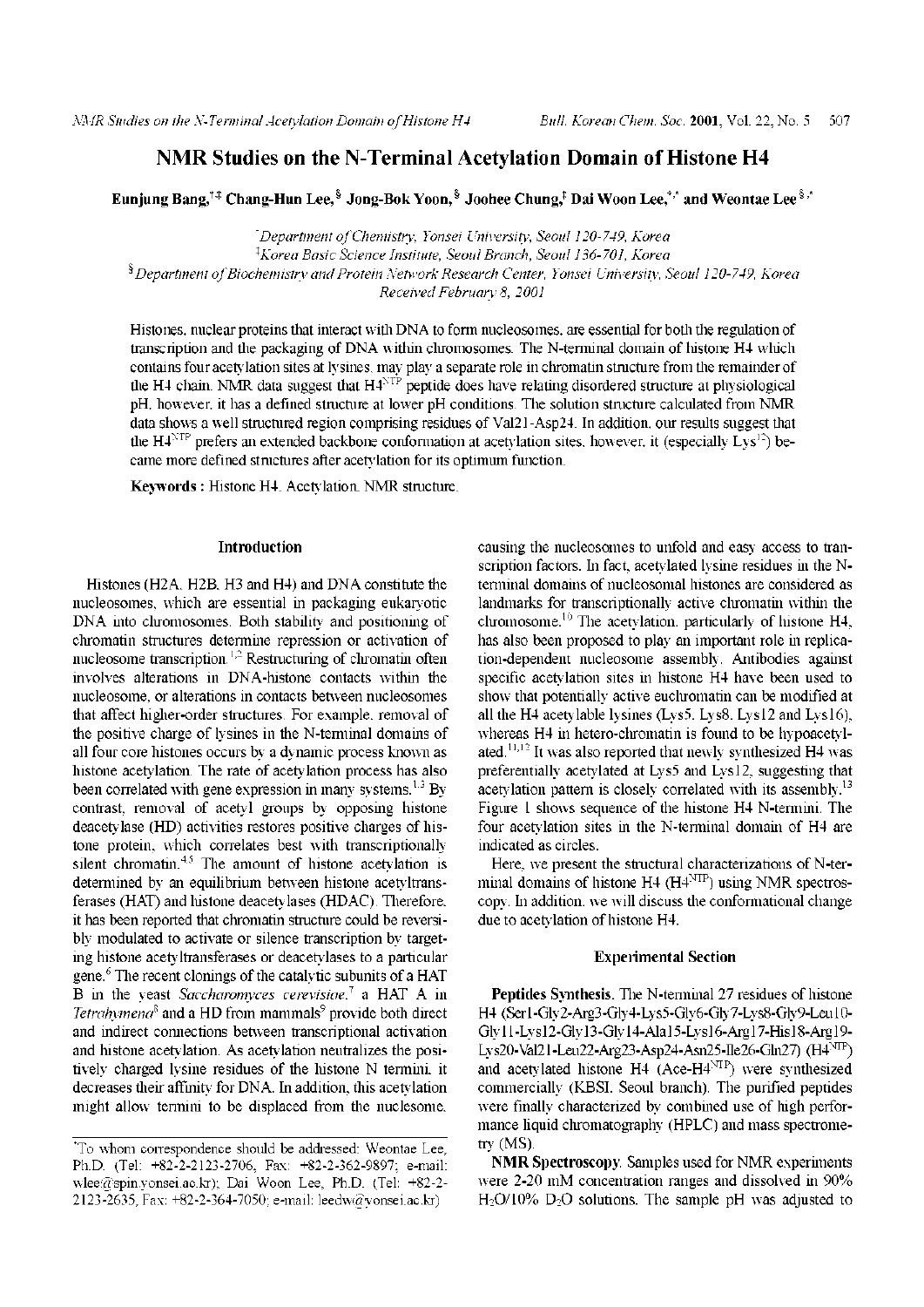508 *Bull. Korean Chem. Soc.* 2001, Vol. 22, No. 5 *Eunjung Bang et al.* 

$$
Ser^1-Gly^2-Arg^3-Gly^4+Lys^5-Gly^6-Gly^7+Lys^8-Gly^9-Leu^{10}-Gly^{11}+Lys^{12}-Gly^{13}-Gly^{14}-Lys^{14}-Lys^{10}+Lys^{10}+Lys^{10}+Lys^{10}+Lys^{10}+Lys^{10}+Lys^{10}+Lys^{10}+Lys^{10}+Lys^{10}+Lys^{10}+Lys^{10}+Lys^{10}+Lys^{10}+Lys^{10}+Lys^{10}+Lys^{10}+Lys^{10}+Lys^{10}+Lys^{10}+Lys^{10}+Lys^{10}+Lys^{10}+Lys^{10}+Lys^{10}+Lys^{10}+Lys^{10}+Lys^{10}+Lys^{10}+Lys^{10}+Lys^{10}+Lys^{10}+Lys^{10}+Lys^{10}+Lys^{10}+Lys^{10}+Lys^{10}+Lys^{10}+Lys^{10}+Lys^{10}+Lys^{10}+Lys^{10}+Lys^{10}+Lys^{10}+Lys^{10}+Lys^{10}+Lys^{10}+Lys^{10}+Lys^{10}+Lys^{10}+Lys^{10}+Lys^{10}+Lys^{10}+Lys^{10}+Lys^{10}+Lys^{10}+Lys^{10}+Lys^{10}+Lys^{10}+Lys^{10}+Lys^{10}+Lys^{10}+Lys^{10}+Lys^{10}+Lys^{10}+Lys^{10}+Lys^{10}+Lys^{10}+Lys^{10}+Lys^{10}+Lys^{10}+Lys^{10}+Lys^{10}+Lys^{10}+Lys^{10}+Lys^{10}+Lys^{10}+Lys^{10}+Lys^{10}+Lys^{10}+Lys^{10}+Lys^{10}+Lys^{10}+Lys^{10}+Lys^{10}+Lys^{10}+Lys^{10}+Lys^{10}+Lys^{10}+Lys^{10}+Lys^{10}+Lys^{10}+Lys^{10}+Lys^{10}+Lys^{10}+Lys^{10}+Lys^{10}+Lys^{10}
$$

## **Ala^^ys^-Arg^-His^-Arg^-Lys^-VaP^Leu^-Arg^-Asp^-Asn^-Ile^-Gln<sup>27</sup>**

Figure 1. The primary sequence of N-terminal region of histone H4. All acetylation sites of H4 are indicated as circles.

ranges of 1.8-7.0 by addition of 1N NaOH. All NMR experiments were performed on a Bruker AMX500 or DRX500 spectrometer in quadrature detection mode equipped with a triple resonance probe having an actively shielded pulsedfield gradient (PFG) coil. Most of experiments were performed at temperatures of 5 and 25 °C. Two-dimensional



**Figure 2**. 2D-TOCSY spectra of both H4<sup>MTP</sup> (A) and Ace-H4<sup>NTP</sup> (B) at pH values of 3.0 and 7.0, at 25 °C.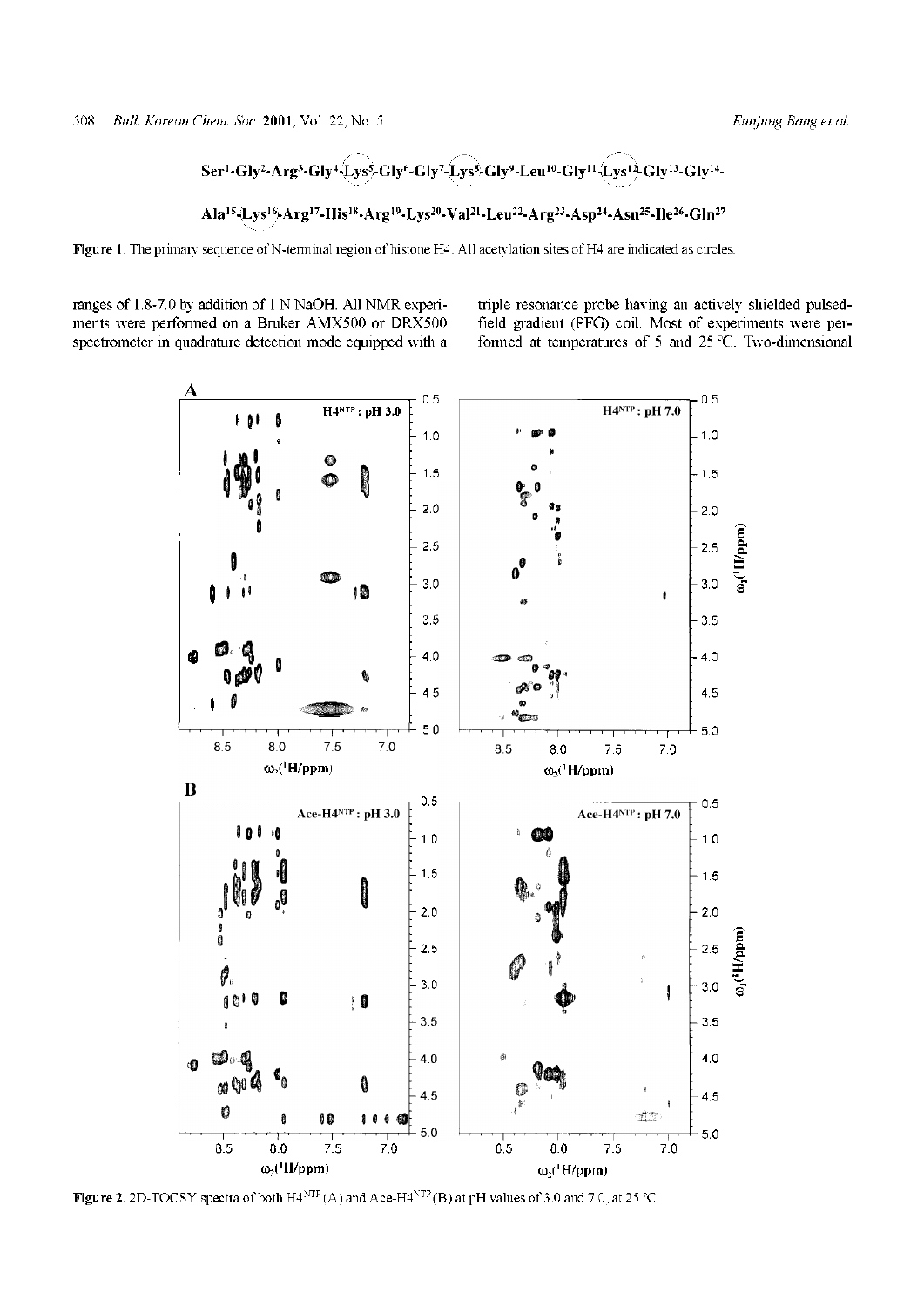(2D) NMR spectra were recorded in phase-sensitive mode using time-proportional phase increment  $(TPPI)^{14}$  for quadrature detection in the  $t_1$  domain. Nuclear Overhauser enhancement spectroscopy  $(NOESY)^{15}$  with mixing times of 400 and 600 ms was performed. Double quantum filtered correlation spectroscopy (DOF-COSY)<sup>16</sup> and total correlation spectroscopy  $(TOCSY)^{17}$  using MLEV-17 spin lock pulse sequence with a mixing time of 48 ms were also performed. For DQF-COSY experiments, solvent suppression was achieved using selective low power irradiation of the water resonance during 2s of relaxation delay. Solvent suppression for TOCSY and NOESY experiments was achieved using WATERGATE pulse sequence<sup>18</sup> combined with PFG pulses. All NMR spectra were acquired with 2048 complex data points in  $t_2$  and 256 increments in the  $t_1$  dimension. All NMR data were processed using nmrPipe/ nmrDraw (Biosym/Molecular Simulations, Inc.) or XWIN-NMR (Bruker Instruments) software on a Silicon Graphics Indigo<sup>2</sup> workstation and analyzed using the Sparky 3.60 program.

**Structure Calculations**. Solution structures were calculated using the hybrid distance geometry and dynamical simulated-annealing methods<sup>19-22</sup> with the program XPLOR 3.1 (Biosym/Molecular Simulations, Inc.). All calculations were carried out on a Silicon Graphics Indigo<sup>2</sup> workstation using the topology and parameter files of topallhdg.pro and parallhdg.pro. The methodology used was similar with the original protocol of Lee *et al*..<sup>23</sup> The target function of NOEs is used in the same manner described in Driscoll *et al*.<sup>24</sup> The target function for molecular dynamics and energy minimization consisted of covalent structure, van der Waals repulsion, NOE and torsion angle constraints. A total of 56 distance restraints and 7 dihedral restraints for  $H4^{NTP}$  were used for structural calculations, and 52 distance restraints and 5 dihedral restraints for Ace-H4NTP were used. Distance restraints were classified as strong  $(1.8-2.5 \text{ Å})$ , medium  $(1.8-2.5 \text{ Å})$ 3.0 Å) and weak  $(1.8-5.0 \text{ Å})$  based on observed NOE intensities. Appropriate pseudoatom corrections were applied to non-stereo specifically assigned methylene and methyl protons.<sup>25</sup> In addition,  $1.0 \text{ Å}$  was added to the upper limit of distances involving methyl protons. Final structures were displayed and analyzed using Insight II (Biosym/Molecular Simulations, Inc.) and MOLMOL programs.<sup>26</sup>

### **Results and Discussion**

**Conformation Changes for Different pH Values**. A series of 1D and 2D-TOCSY spectra were obtained to investigate conformational change for both  $H4^{NTP}$  and Ace- $H4^{NTP}$ peptides at pH values of 3.0-7.0. Figure 2 shows TOCSY spectra at pH values of 3.0 and 7.0, demonstrating spectral changes. In different pH environments, chemical shift changes were observed due to both protonation (the side chain amino groups of Lys and Arg residues and the ring protons 2H and 4H of His residue) and deprotonation (Gln27 amide proton) process.<sup>27</sup> It is also interesting to see that the side-chain amino groups of Lys residues in Ace-H4NTP did not shift

much even at high pH mainly due to acetylation. Especially, most of the amide resonances of Ace-H4<sup>NTP</sup> became broad due to both the fast base-catalyzed proton exchanges at neutral pH and conformational change by acetylation process.

**NMR Resonance Assignments**. Spin system and sequential assignments of H4<sup>NTP</sup> were achieved using the standard



**Figure 3**. (A) 2D-TOCSY spectrum of H4**NTP** with mixing time of 48ms at pH 3.0, 25 °C. (B) 2D-NOESY spectra of H4<sup>NTP</sup> at pH 3.0 and 25  $\degree$ C in finger print region was displayed. The NOE mixing time of 600ms was used for this experiment.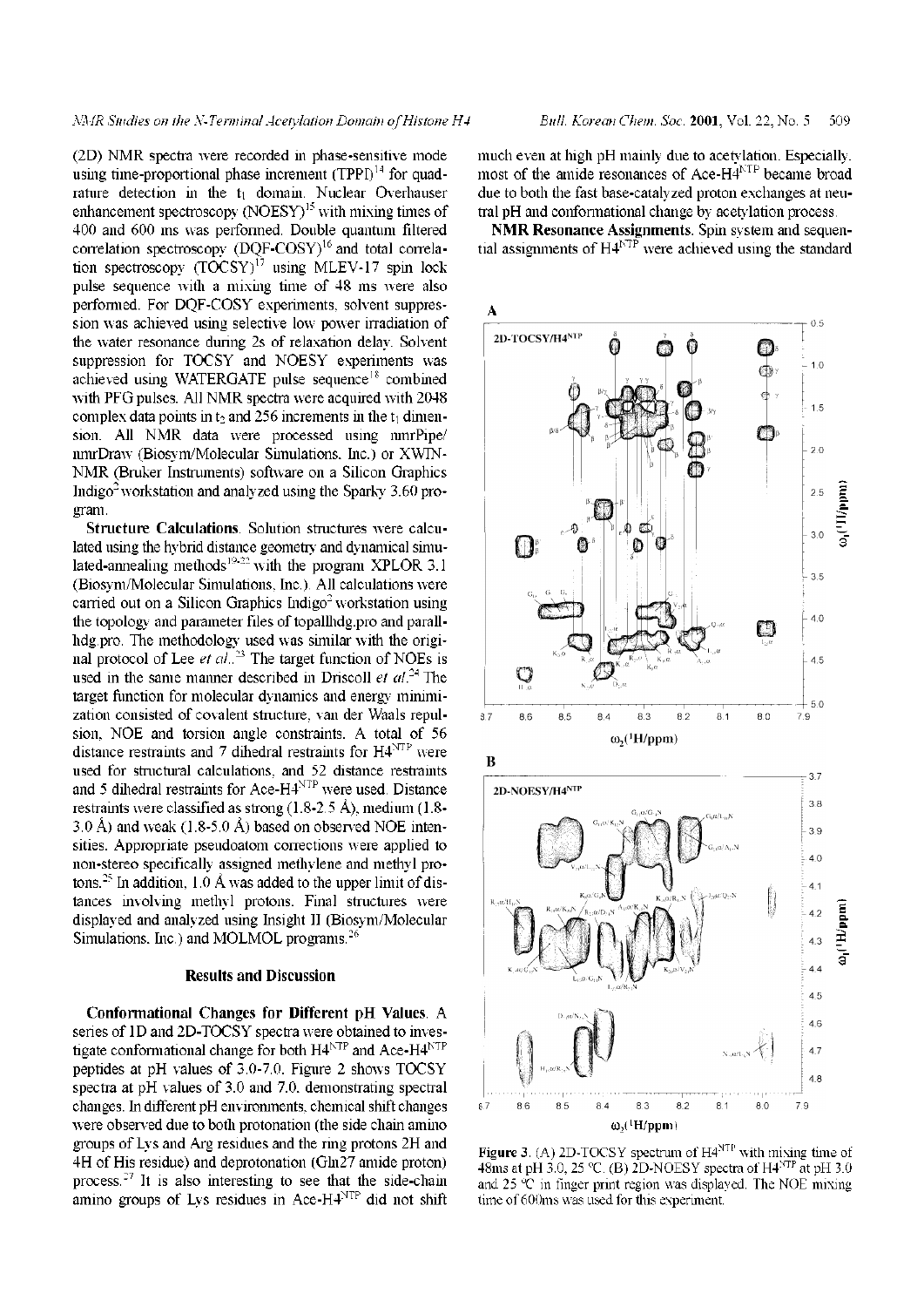**Table 1**. Proton NMR chemical shift assignments for H4<sup>NTP</sup>. Chemical shifts are expressed in ppm. The sample was maintained at 25 °C, pH 3.0

| Residue            | NH   | $\mathrm{C}^{\alpha}\mathrm{H}$ | С <sup>β</sup> Н  | Other                                                       |
|--------------------|------|---------------------------------|-------------------|-------------------------------------------------------------|
| Lys8               | 8.31 | 4.27                            | 1.81, 1.71        | C'H (1.37) $C^5H$ (1.62) $C^6H$ (2.94) $\epsilon NH$ (7.52) |
| Glv9               | 8.49 | 3.90                            |                   |                                                             |
| Leu10              | 8.18 | 4.27                            | 1.57, 1.57        | CH (1.57) C <sup>5</sup> H (0.83)                           |
| Gly11              | 8.51 | 3.91                            |                   |                                                             |
| Lys <sub>12</sub>  | 8.34 | 4.28                            | 1.83, 1.72        | C'H (1.39) $C^5H$ (1.67) $C^6H$ (2.94) $\epsilon NH$ (7.52) |
| Gly13              | 8.53 | 3.93                            |                   |                                                             |
| Gly14              | 8.27 | 3.90                            |                   |                                                             |
| Ala15              | 8.20 | 4.24                            | 1.32              |                                                             |
| Lvs16              | 8.29 | 4.27                            | 1.81, 1.71        | C'H (1.37) $C^5H$ (1.62) $C^6H$ (2.94) $\epsilon NH$ (7.52) |
| Arg17              | 8.26 | 4.23                            | 1.70 <sub>1</sub> | $CH (1.54) C5H (3.12) NH (7.21, 6.64)$                      |
| His18              | 8.60 | 4.66                            | 3.20, 3.12        | 2H (8.61) 4H (7.24)                                         |
| Arg19              | 8.46 | 4.28                            | 1.73              | $CH (1.60) C5H (3.14) NH (7.19, 6.64)$                      |
| Lys20              | 8.48 | 4.27                            | 1.74, 1.68        | C'H (1.36) $C^5H$ (1.68) $C^6H$ (2.95) $\epsilon$ NH (7.52) |
| Val <sub>2</sub> 1 | 8.24 | 4.04                            | 1.97              | CH (0.88, 0.83)                                             |
| Leu22              | 8.37 | 4.33                            | 1.55, 1.55        | CH (1.55) C <sup>5</sup> H (0.84)                           |
| Arg23              | 8.32 | 4.27                            | 1.72              | $CH (1.58) C5H (3.14) NH (7.19, 6.64)$                      |
| Asp24              | 8.40 | 4.62                            | 2.74, 2.68        |                                                             |
| Asn $25$           | 8.41 | 4.65                            | 2.75, 2.67        | $\gamma$ NH (7.50, 6.76)                                    |
| Ile26              | 7.99 | 4.12                            | 1.83              | CH(1.39, 1.10) C <sup>5</sup> H(0.84)                       |
| Gln27              | 8.17 | 4.19                            | 2.06, 1.90        | CH (2.26) <sup>8</sup> NH (7.57, 6.81)                      |

assignment procedure.<sup>28</sup> Spin system assignments were easily made with TOCSY spectra (Figure 3A). Due to severe spectral overlaps at pH 7.0, the complete assignments were performed at low pH. Single Ala, His, Val, Asp, Asn, Ile, Gln, and two Leu residues were easily identified by their characteristic connectivities on TOCSY spectrum. However, because of three repetitions of Gly-Lys-Gly sequence and the unusual string of many basic Lys and Arg residues, the

resonances of N-terminal regions particularly are seriously overlapped. Sequential assignment for the backbone protons was completed by following  $d_{\alpha}(i,i+1)$  connectivities starting from NH-C*°*H cross peaks of known amino acids on NOESY spectra. The side chain proton resonances were identified from TOCSY connectivities (Figure 3A) and proton chemical shifts for  $H4^{NTP}$  at 25 °C are summarized in Table 1. A continuous stretch of  $d_{\alpha\lambda}(i.i+1)$  sequential NOEs



Figure 4. Summary of NMR data for H4<sup>NTP</sup> showing the sequential and short-range NOE connectivities at pH 3.0. Observed NOE intensities are classified by the thickness of the lines. Ambiguous NOEs were marked as (---). Backbone vicinal coupling constants ( $\bullet$ ;  $^3 J_{H N a}$ < 6 Hz) are indicated.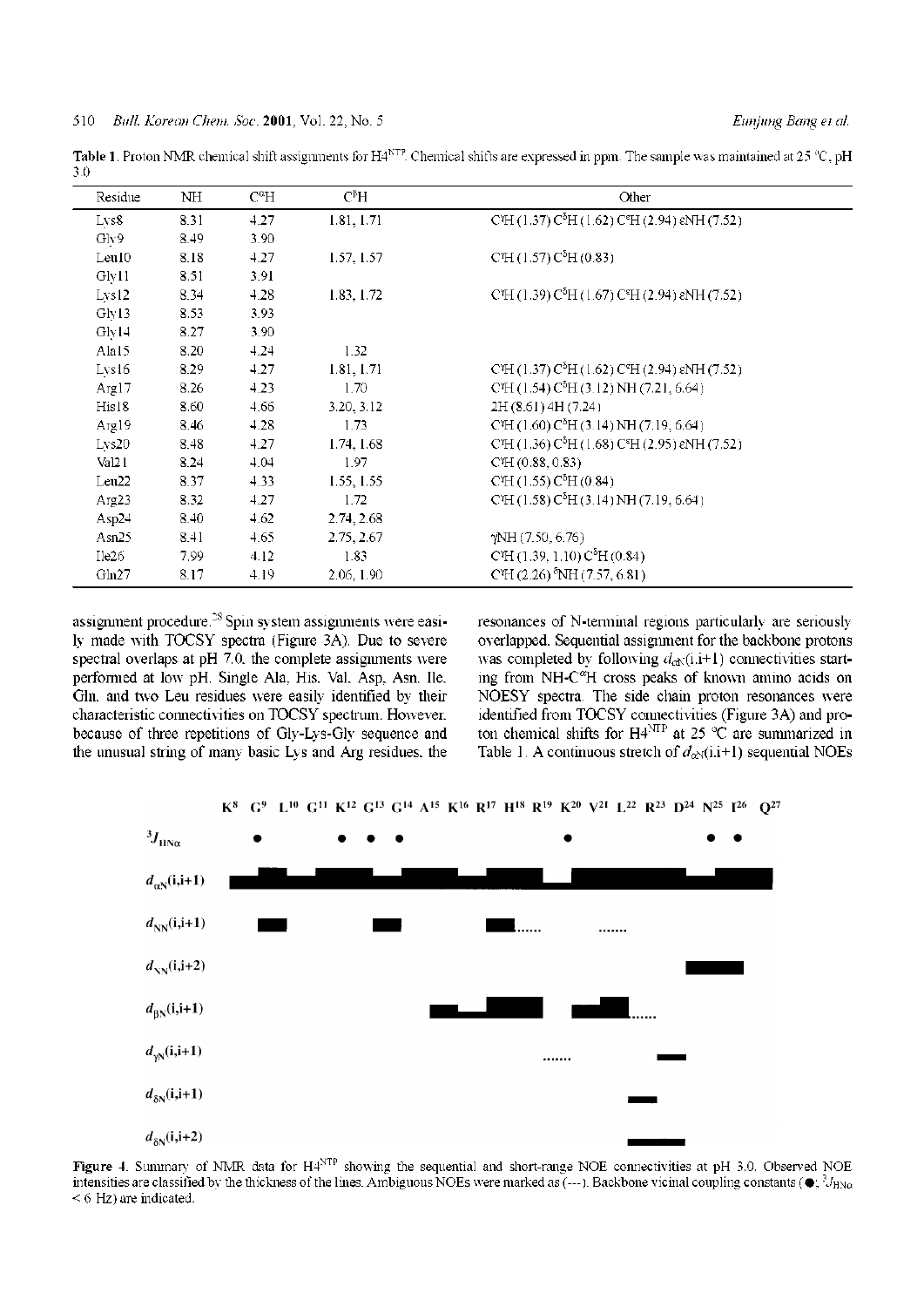

**Figure 5**. Final simulated annealing structures of backbone atoms for H4<sup>NTP</sup>, showing that (A) converged regions of Val21-Asp24, and (B) local superimposed structure for well-defined region spanning residues of Val21-Asp24.

was shown in Figure 3B. We could observe four NH/NH NOEs for residues of Gly9-Leu10, Gly13-Gly14, Arg17- His18, and Asp24-Ile26. Figure 4 summarizes the sequential and short-range NOE connectivities for the  $H4<sup>NTP</sup>$  at pH 3.0. For acetylated H4<sup>NTP</sup>, strong acetyl CH<sub>3</sub> resonances were detected at 2.0 ppm by acetylation of the  $\varepsilon$ -amino group of the Lys residues and the  $N<sup>s</sup>H$  resonances of Lys were shifted to downfield from acetylation (from 7.56 to 7.95 ppm).

**Solution Structure of H4NTP.** The solution structure was calculated from the NMR experimental restraints. Among 50 dynamical simulated-annealing structures, 27 structures showed no violations greater than 0.5 Å for distance and  $5^{\circ}$ for torsion angle. The average structure was calculated from 27 final structure coordinates and followed restrained energy minimization procedure, generating a restrained energy minimized (REM) averaged structure of  $H4^{NTP}$  ( $\overline{SA}$ )<sub>kr</sub>) (Figure 5A). Solution structures indicated that the region of Lys20- Asn25, especially Val21-Asp24 were relatively welldefined, having that root-mean square deviation (RMSD) values of backbone atoms for these regions are 1.34 A and 0.89 A. Local superimposed structure for the region of Val21-Asp24 was shown in Figure 5B. Energies and structural statistics for 27 final simulated annealing structures are listed in Table 2. It has been reported that the highly basic Nterminal region comprising residues of 1-25 has ability to bind to a region of extreme acidity on the exposed face of the H2A-H2B dimer in nucleosome core particle by Luger *et al*.<sup>29</sup> They pointed that the region comprising from Lys16 to Asn25 contains multiple hydrogen bonds and salt bridges between basic side chains of H4 (Lys16, Arg19, Lys20, Arg23) and acidic side chains of H2A (Glu56, Glu61,

Table 2. Structural Statistics<sup>a</sup> for the 27 Final Simulated Annealing Structures of H4<sup>NTP</sup>

| Parameter                                                  | $<\text{SA}_{\geq k}$                                                | $<\!\overline{\text{SA}}\!\!>_k$ |
|------------------------------------------------------------|----------------------------------------------------------------------|----------------------------------|
| rms deviations from experimental distance restraints $(A)$ |                                                                      |                                  |
| all $(56)$                                                 | $0.052(0.043 - 0.062)^{o}$                                           | 0.097                            |
| sequential $( ij  = 1)(34)$                                | $0.064(0.054-0.077)$                                                 | 0.124                            |
| short-range $(1< i j  \le 5)(2)$                           | $0.032(0-0.146)$                                                     | 0.                               |
| long-range $( ij  > 5)(0)$                                 |                                                                      |                                  |
| intraresidue $(20)$                                        | 0.014(0.044)                                                         | 0.008                            |
| hydrogen bond $(0)$                                        |                                                                      |                                  |
| rms deviations from experimental dihedral restraints       |                                                                      |                                  |
| dihedral restraints $(\text{deg})$ (7)                     | $0.065(0-0.427)$                                                     | 0.093                            |
| energies                                                   |                                                                      |                                  |
| $E_{\text{overall}}$ (kcal mol <sup>-1</sup> )             | 34.440 (29.630-39.300)                                               | 32.655                           |
| $E_{\text{NDE}}$ (keal mol <sup>-1</sup> )                 | 7.658 (5.090-10.720)                                                 | 5.572                            |
| $E_{\text{repel}}(\text{kcal mol}^{-1})$                   | $0.98(0.069 - 2.466)$                                                | 0.855                            |
| $E_{\text{cdub}}$ (kcal mol <sup>-1</sup> )                | $0.009(0-0.078)$                                                     | 0                                |
| $E_{LJ}$ (keal mol <sup>-1</sup> ) <sup>b</sup>            | $-47.709(-3.024 - 88.580)$                                           | $-9.75$                          |
| deviations from idealized covalent geometry                |                                                                      |                                  |
| bonds $(A)$                                                | $2.114 \times 10^{-3} (1.717 \times 10^{-3} - 2.446 \times 10^{-3})$ | $1.813 \times 10^{-3}$           |
| angles $(\text{deg})$                                      | $0.483(0.460 - 0.507)$                                               | 0.494                            |
| impropers (deg)                                            | $0.331(0.313 - 0.355)$                                               | 0.324                            |

*a*The values are averages of 27 structures of  $H^{ATP}$ . The  $SAS<sub>k</sub>$  structures were generated from 50 initial structures by simulated annealing protocol with subsequent refinement. *"*The numbers in parentheses represent minimum and maximum values. *<sup>c</sup>E*L\_j represents the Lennard-Jones potential energy.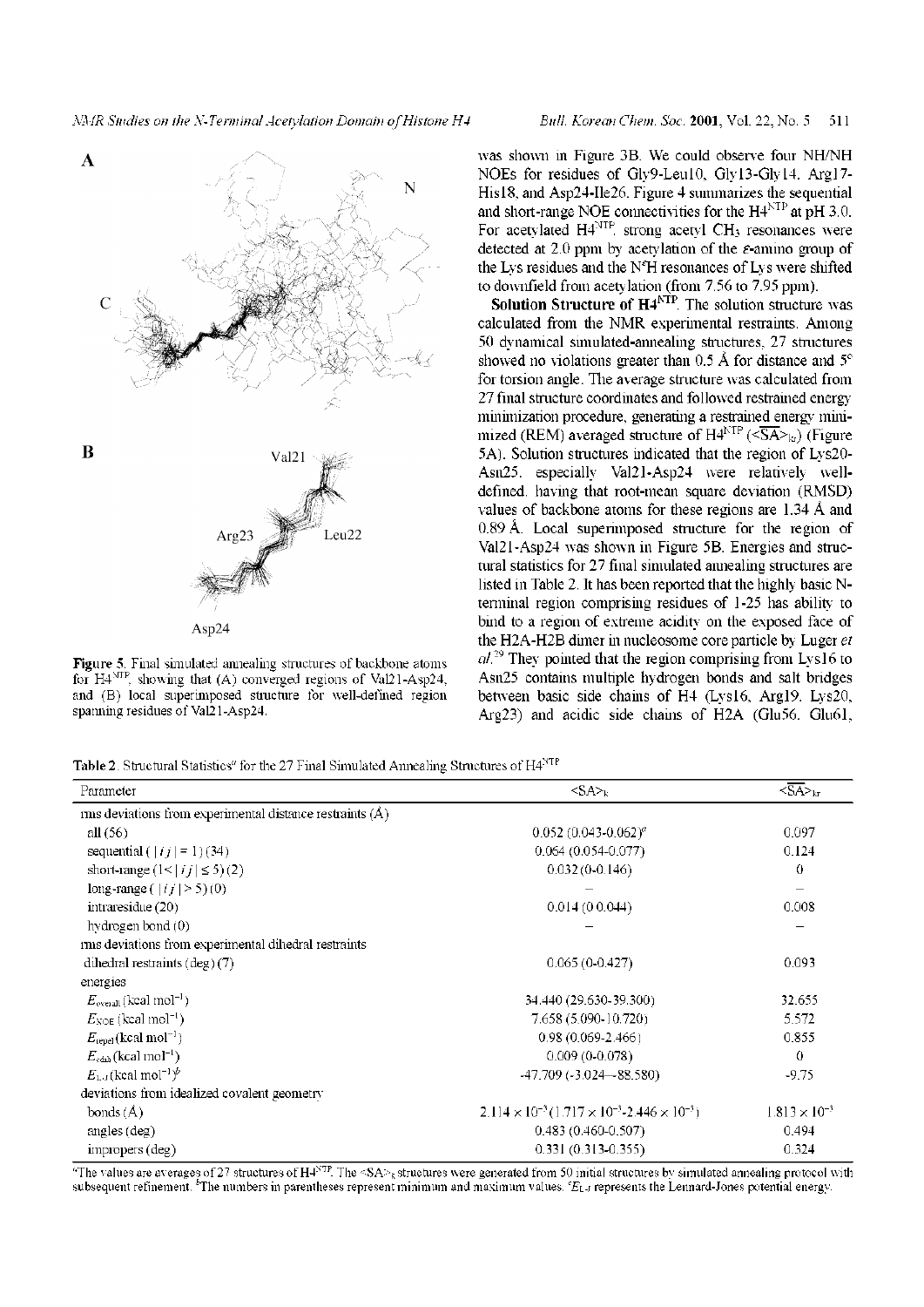

**Figure 6**. REM structures for H4<sup>NTP</sup> and Ace-H4<sup>NTP</sup>; (A) the regions of Leu10-Gly14 for H4<sup>NTP</sup>, and (B) equivalent regions of Ace-H4<sup>NTP</sup> whereas (C) the region of His18-Asn25 for  $H4^{NTP}$  and (D) that of Ace-H4<sup>NTP</sup>, respectively.

Glu64, Asp90, Glu91, Glu92) and H2B (Glu110). It is thought that the affinity between charged residues by the H4 tail would be favored at low pH and it is reduced by successive acetylation of the H4 Lys5, Lys8, Lys12 and Lys16. Our data in this report reveals that H4<sup>NTP</sup> has a defined structure for residues of Val21-Asp24 at lower pH conditions, though, it did not possess any defined structures at physiological pH (Figure  $6C$ ). It has been proposed that acetylation of the Lys residues abolishes the interaction with DNA, resulting in conformational change of chromatin to more extended form.30,31 Especially, we observed that Lys12 residue may play an important role for its structural change upon acetylation.5,30,32 In our study, although there are no significant conformational changes, acetylation at Lys residues induces defined structures in the regions of Leu10-Gly13 and Arg19- Leu22 (Figure 6). Based on 2D-NOESY spectra, the NOE pattern of Ace-H $4^{NTP}$  is similar to that of  $H4^{NTP}$ . However two additional NH/NH NOEs between Gly11-Lys12, and Lys12-Gly13 which were not detected in  $H4^{NTP}$  were clearly observed in acetylated peptide. Therefore, we conclude that an extended conformation of H4<sup>NTP</sup> is important for active acetylation procedure. After acetylation, the region containing lysine residues (especially Lys12) became a defined structure, presumably due to neutralization and reduction of repulsion force between the positive charges of the H4<sup>NTP</sup>.

**Acknowledgment**. The authors wish to acknowledge the financial support of the Korean Research Foundation made in the program year of 1998 (W. Lee and J. Yoon, 1998-001- D00551).

#### **References**

- 1. Wolffe, A. P. *Chromatin: Structure and Function;* Academic Press: London, 1998.
- 2. Schild, C.; Claret, F.-X.; Wahli, W.; and Wolffe, A. P *EMBO J.* **1993**, *12,* 423-433.
- 3. Brownell, J. B.; Allis, C. D. *Curr Opin. Genet. Dev.* **1996**, *6,* 176-184.
- 4. Braunstein, M.; Rose, A. B.; Holmes, S. G.; Allis, C. D.; Broach, J. R. *Genes Dev.* **1993**, *7*, 592-604.
- 5. Braunstein, M.; Sobel, R. E.; Allis, C. D.; Turner, B. M.; Broach, J. *Mol. Cell. Biol.* **1996**, *16*, 4349-4356.
- 6. Wolffe, A. P. *Science* **1996**, *272*, 371-372.
- 7. Kleff, S.; Andrulis, E. D.; Anderson, C. W.; Sternglanz, R. *J. Biol. Chem.* **1995**, *270,* 24674-24677.
- 8. Brownell, J. E.; Zhou, J.; Ranalli, T.; Kobayashi, R.; Edmondson, D. G.; Roth, S. Y; Allis, C. D. *Cell* **1996**, *84,* 843-851.
- 9. Taunton, J.; Hassig, C.A.; Schreiber, S. L. *Science* **1996**, *272*, 408-411.
- 10. Allfrey, V. G.; Faulkner, R. M.; Mirsky, A. E. *Proc. Natl. Acad. Sci. USA* **1964**, *51,* 786-794.